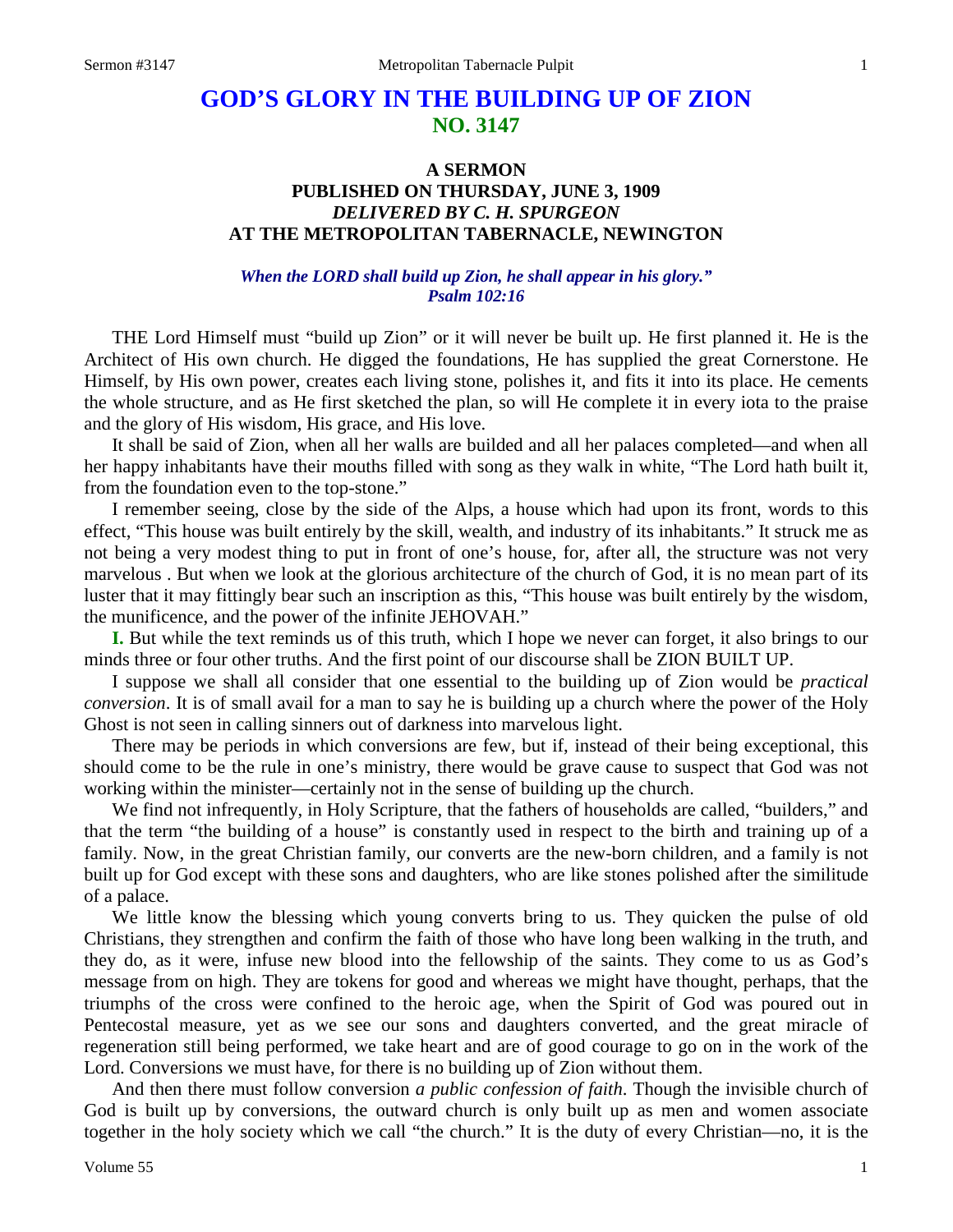instinct of his spiritual life—to avow the faith which he has received, and avowing it, he finds himself associated with others who have made the same profession, and he assists them in holy labor.

When he is strong, he ministers of his strength to the weak. And when he is himself weak, he borrows strength from those who just then may happen to be strong in the faith. Where were our Christian institutions if church fellowship were broken up? Plainly, if it be right for one Christian to remain out of church fellowship, it is right for all. And then, if there were no churches, there would be no institutions—and where would the Gospel itself be?

I would not lay too much stress on the church of God, but I venture to ask you, is it not written that she is "the pillar and ground of the truth?" If, then, I withhold my confession of faith and my personal communion with the visible church, I to that extent weaken the pillar and ground of the faith. We need confessions of faith as well as conversions.

By a church being thus formed in order to its being built up, something more is wanted. *We cannot build without union*. A house is not a load of bricks, neither is the church a mere conglomeration of human beings. A house must have its doors, and its windows, its foundations, its rafters, and its ceiling. So a church must be organized—it must have its distinct offices and officers, it must have its departments of labor, and proper men must be found, according to Christ's own appointment, to preside over those departments.

Our Savior was raised up on high to receive gifts for men and to give gifts to men, and those gifts are first, apostles, then pastors, and teachers, and evangelists, and so on, "for the perfecting of the saints, for the work of the ministry, for the edifying of the body of Christ: till we all come in the unity of the faith, and of the knowledge of the Son of God, unto a perfect man, unto the measure of the stature of the fullness of Christ."

Some of the old Roman walls are compacted with such excellent cement that it would be almost impossible to separate one stone from another. In fact, the whole mass has become consolidated like a solid rock—so embedded in cement that you cannot distinguish one stone from another. Happy the church thus built up, where each cares not only for his own prosperity, but for the prosperity of all where if there is any joy in one member, all the members rejoice, and if there be sorrow in any one part of the body, all the rest of the body is in sorrow, too, "remembering them that are in bonds, as bound with them; and them which suffer adversity, as being yourselves also in the body."

And yet, what are some churches but semi-religious clubs, mere conventions of people gathered together? They have not in them that holy soul which is the essence of unity. There is no life to keep them in entirety. Why, the body would soon become disjointed and a mass of rottenness, if the soul were not in it—and if the Spirit of Christ is absent, the whole fabric of the outward church begins to fall to pieces—for where there is no life, there can be no true union.

More than this, to build up a church there needs to be *edification and instruction in the faith*. It is, I think, a matter for deep regret that this is not an age in which Christian people desire to be edified. It is an age in which they like to have their ears tickled, and delight to have a multiplicity of anecdotes and of exciting metaphors—but they care little to be well-instructed in the sound and solid doctrines of the grace of God.

In the old Puritan times, sermons must have been tiresome to the thoughtless, but nowadays, I should think they are more tiresome to the thoughtful. The Christian of those days wanted to know a great deal of the things of God. And provided that the preacher could open up some mystery to him, or explain some point of Christian practice to make him holier and wiser, he was well satisfied, though the man might be no orator and might lead him into no fields of novel speculation.

Christians, then, did not want a new faith, but having received the old faith, they wished to be wellrooted and grounded in it and therefore they sought daily for illumination as well as for quickening. They desired, not only to have the emotions excited, but also to have the intellect richly stored with divine truth—and there must be much of this in every church if it is to be built up.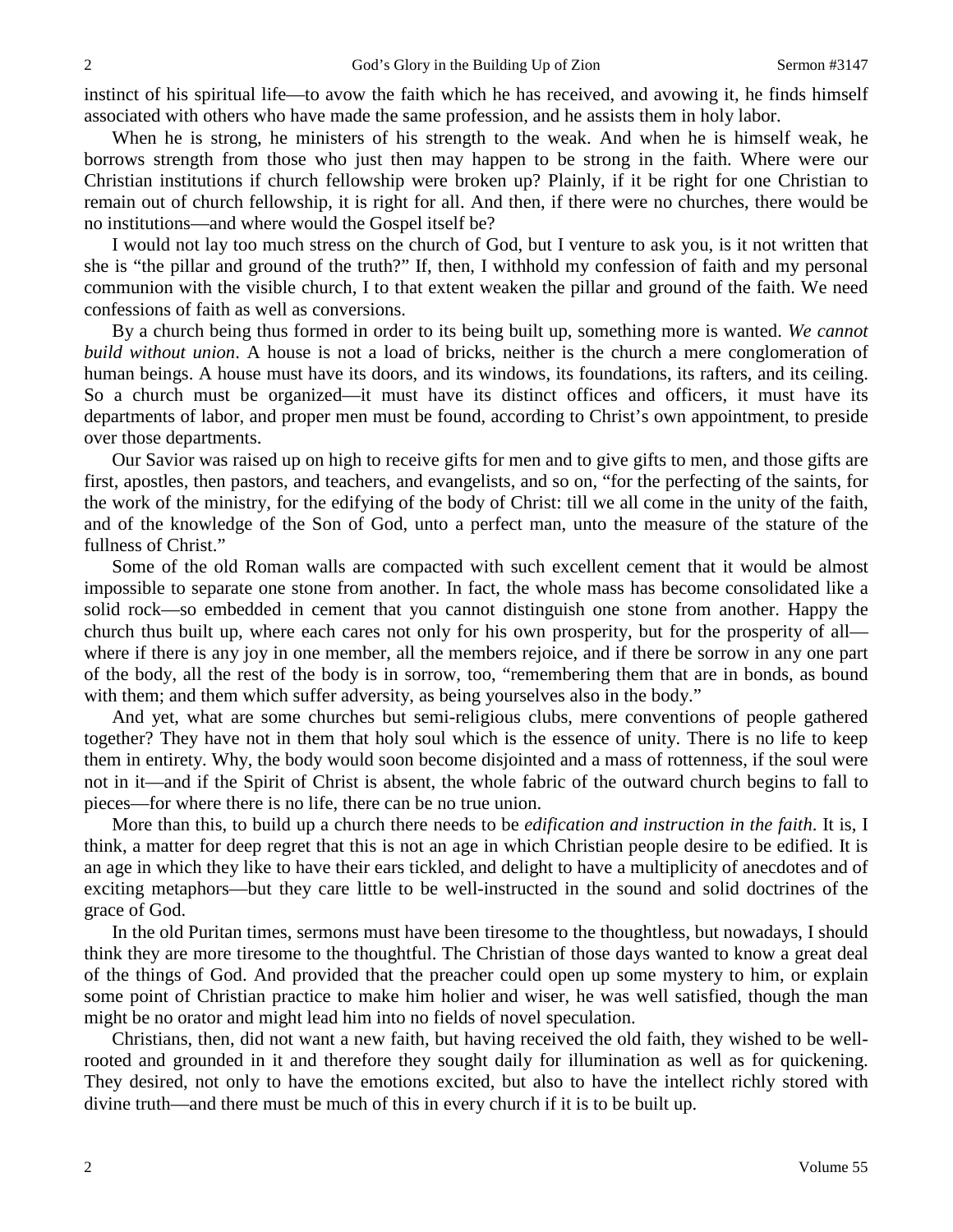There need certainly be no neglect of an appeal to the passions and no forgetfulness of what is popular and exciting—but with this we must have the solid bread-corn of the kingdom of God, without which God's children will faint in the weary way of this wilderness.

It does not strike me, however, that I have yet given a full picture of the building up of a church, for a church such as I have described would not answer the end for which Christ ordained it. Christ ordained His church to be *His great aggressive method* in combating with sin and with the world that lies in the wicked one.

It is to be a light, not to itself, as a candle in a dark lantern, but a light unto that which is outside. Albeit we are not saved by works, yet the ultimate result of salvation must always be work. The cause of salvation lies in grace, but the effect of salvation appears in working. As sure as ever the grace of God fills a soul, that soul desires to see others brought in.

That respectable church, that wealthy church, which is quite satisfied to have no debt upon its own building, content if its minister is as sparsely remunerated as possible—without enthusiasm, without zeal, always harping on the string of prudence, conservatism, and orthodoxy, having no care whatever to be aggressive—such a church needs to be built on other foundations, to get rid of its wood, hay, and stubble, and to be built on gold, and silver, and precious stones, or otherwise it will not honor Christ.

It strikes me that it is necessary for the edification of every Christian that he should have something to do. We learn to be soldiers by being drilled. Nay, the veteran is taught to fight by fighting. I think most ministers know that one of the best methods of learning to preach is to preach—and the best way of learning Christianity is to be a Christian practically.

Said one, "If you would do good, be good." And I have sometimes thought, if we would be good, we must do good—not to make us so, but as the best discipline to keep us in good health and good training. Do not let us hope that we ourselves can be devoted to God except by Christian service. And let us not hope that the church can ever be so devoted except by casting about in the world to do for Christ whatever came to its hands.

But I must go yet a step further. After a church has become all that I have been describing, the next thing it ought to do should be to *think of the formation of other churches*. The building up of an empire must often be by colonization. Her majesty's dominions, upon which we proudly say that, "the sun never sets," have been greatly enlarged by the sons and daughters of Britain who have gone to other lands, and the true process of increasing the church of Christ must be by her forming colonies.

Who dares to deny that in the building of many places of worship in England and elsewhere, the devil has had as much to do as Christ has had? I mean in our denomination, if not in any other. A great number of chapels have been as the result of schism, bad spirit, bickering, jealousy, and I know not what—quarrelling and contending, perhaps, about some points of truth which, if important, could not be so important as the spirit of love and of unity.

Many and many a time a house has been dedicated to God when the first thought that led to it—and the last act that finished it—were simply a thought and an act of pride, or envy, or pure sectarian bigotry, and nothing more. Now, I do not think, although He has no doubt overruled it for good, that this is legitimate.

But for a number of Christian people associated together in a church, and finding that the church has grown strong enough to be able to afford to lose them—for these to swarm off and form another church and give of their substance to build another house—seems to me to be a legitimate and proper method in which Zion may be built up in these our realms.

**II.** THE BUILDING UP OF ZION IS, ACCORDING TO THE TEXT, CONNECTED WITH JEHOVAH'S BEING GLORIFIED.

"When the LORD shall build up Zion, he shall appear in his glory." Ah, brethren and sisters! It would need a seraph to tell of all the glory which has come to God through the building up of His church. Heaven rang with acclamations when the angels first learned that God designed to have a church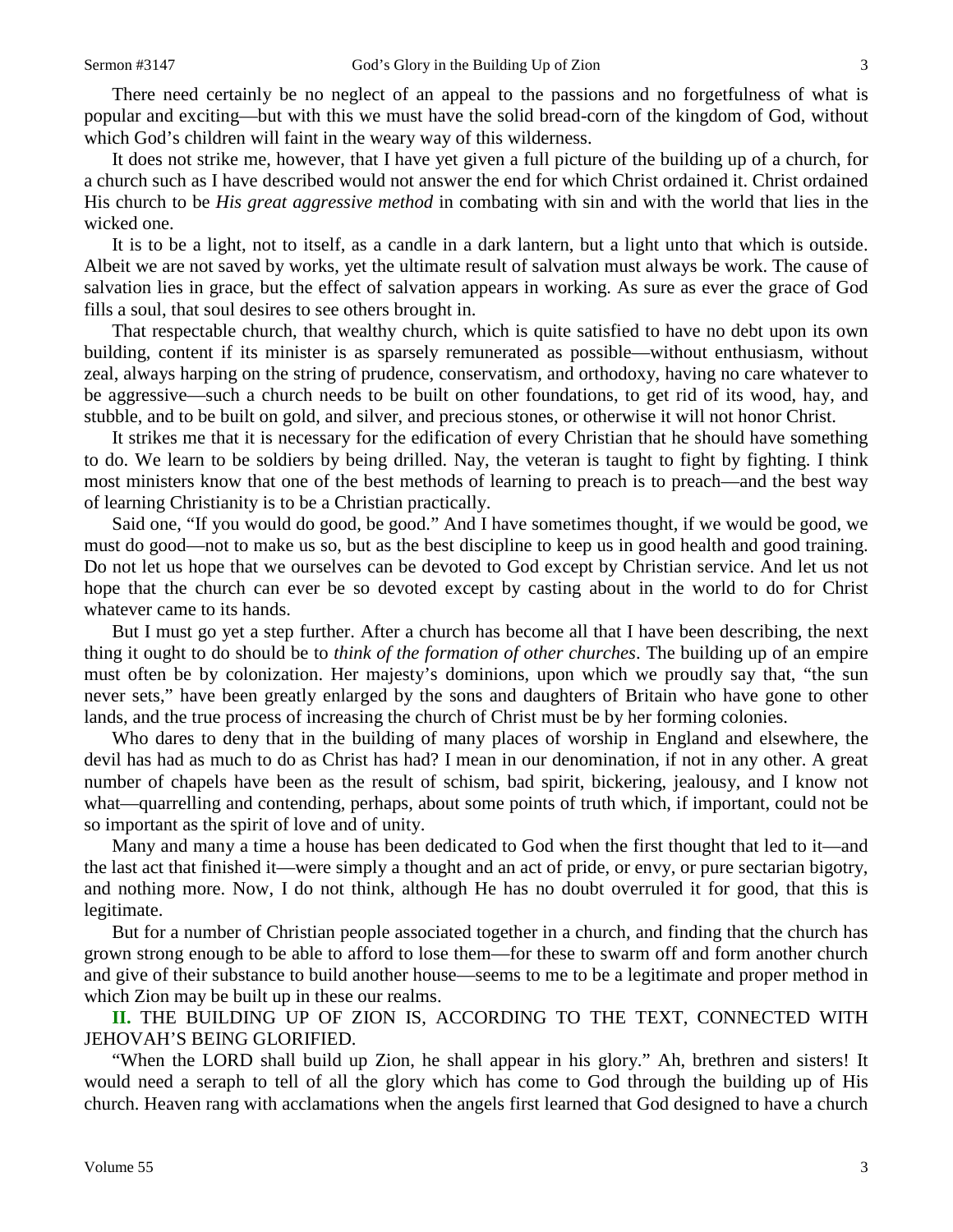on the earth. When they perceived, by the glimmering light of the first promise, that there was to be a Seed of the woman as well as a seed of the serpent, they began to hymn JEHOVAH's praise.

And when Christ was given, and so the foundation of the church was actually laid, the glory of creation was eclipsed and even the splendor of providence might almost have been forgotten in the more transcendent glory of grace. God had done marvelously before, but never did He seem so divine as when He gave His dear Son, and when, in the holy life and dying pangs of the Son of His love, the foundation of the church was laid.

So, too, God is glorified in every single part of the building of His church. There is not a stone quarried from the dark pit of nature, or polished by the tools of grace, or put into its position, without fresh honor to God and new glory to His name. He cannot *be* more glorious, but He appears more richly glorious in the building up of His church.

And what will be the glory when the topstone is brought out—when the last elect one shall be cemented to the visible whole? What shall be the undying melody, the unceasing song of ages, as to principalities and powers shall be made known, by the church, the manifold wisdom of God?

Sometimes, however, a suspicion has arisen in the minds of God's people that God was not glorified in His church. And the text almost seems to hint, not that God is not glorified, but at any rate, that He is not so much glorified in the church at one time as at another, for it says, "When the Lord shall build up Zion," as if He were not always building up Zion, at least not to the same extent.

We know from painful experience, that there are lulls—seasons when a dead calm comes over the church—and then, to the minds of many, Gods glory is not revealed. In consequence thereof, the inhabitants of Zion hang their harps upon the willows and go a-mourning. And yet, had we more faith, and put sense more in the background, we might sing to our Well-beloved a song touching His vineyard, even when the wild boar out of the wood is wasting her and her hedges are being broken down.

The wave recedes, but the tide advances. The day may seem to be dark, but every hour is bringing on the noon. God advances not by little steps. We must not judge Him by inches who is not even to be measured by leagues, nor by handfuls when the mountains are too small for His hands—and He takes up the isles as a very little thing. Our belief is that, the whole way through, God is building up His church, and that He does appear in His glory.

Perhaps one or two thoughts may make this more clear to us. God often appears in glory to me as one of His builders and I will tell you in what respect. When I have been sitting to see inquirers, I have sometimes found that God has blessed to the conversion of souls some of my poorest sermons—those which I thought I could weep over—which seemed more than ordinarily weak and lacking in all the elements likely to make them blessed, except that they were sincerely spoken.

When I have seen that the work was done though the workman, naturally weak, was on that occasion more than usually depressed with infirmity, I have only been able to lift up my hands and say, "Now, Lord, You appear in Your glory, since You do build up Zion and convert sinners by the most unlikely means, and the truth, apparently when most feebly spoken, works the mightiest results. This is to make Your name glorious indeed!"

Another thing has sometimes made one see God in His glory. Persons have been brought up and educated under sermons that are as hostile to spiritual life as the plague is to natural life. They have, from their youth up, seen religion in all its gaudy show of symbolism and yet one hearing of the simple Gospel has been sufficient for their conversion. Perhaps the mere reading of a single text has untwisted the knots of forty years—and the despotism of the priesthood over the mind has fallen at the touch of a single passage of God's Word.

The case of Luther is one instance of this, and in all such cases God appears in His glory. If you will look at each conversion, and especially at the sudden conversion of those who for long years have been inured to the very reverse of the Gospel of Christ, you will see God appearing in His glory.

Think, too, of the agencies which are abroad hostile to the church of God. The Jews were glad to see the walls of Jerusalem rise, because they remembered Geshem, and Tobiah, and Sanballat, and all the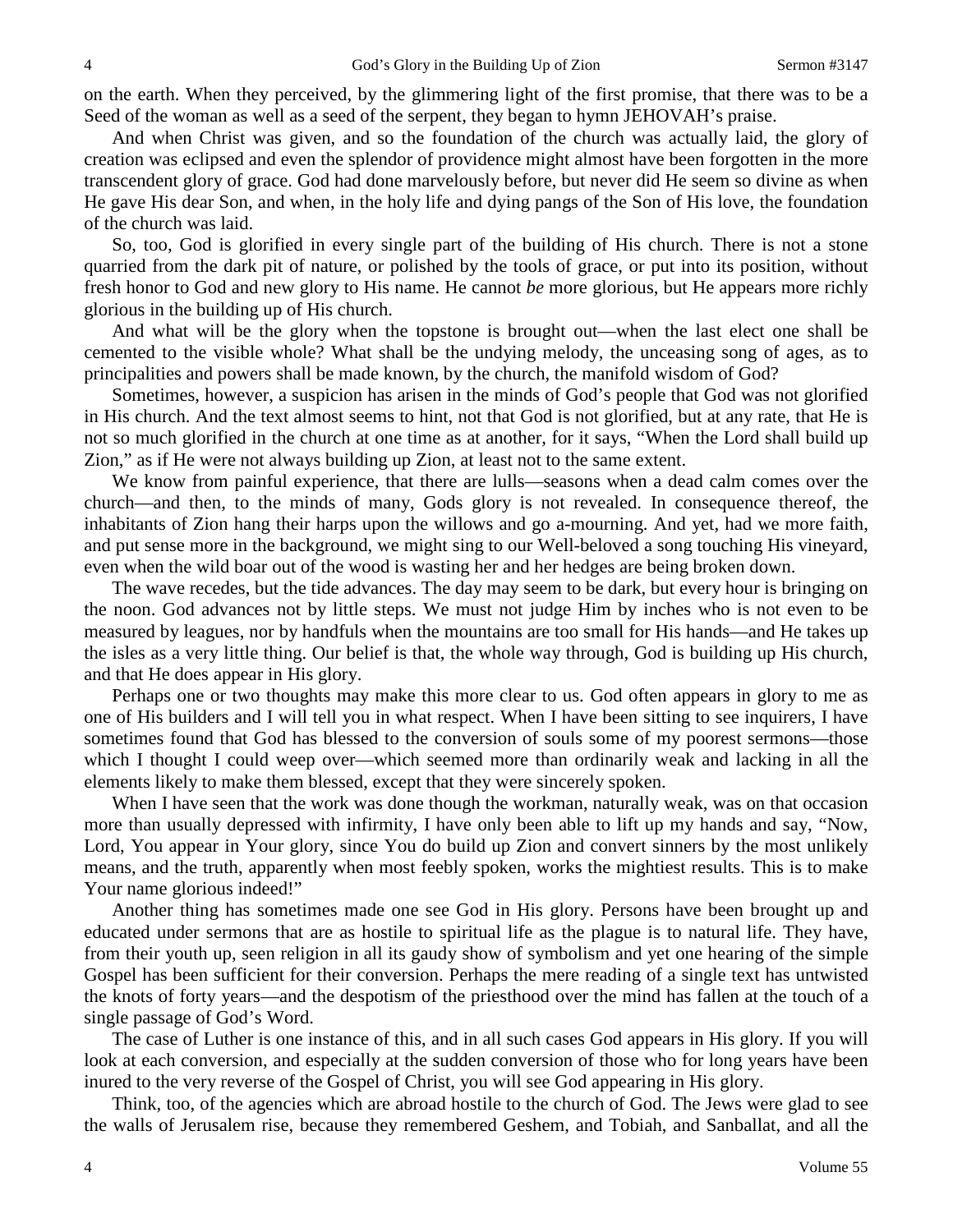rest that laughed and jeered at them. Up went the walls though these enemies laughed, and the foxes did not break down the wall, though Tobiah so ventured to prophesy.

In this age, too, the church is not without her adversaries and they are of a very dangerous sort. They are not always outspoken adversaries. Some of them teach us how to doubt—not because they doubt, they say, but because it is so healthy a thing for our minds to be rid of the bondage of old-fashioned dogmas. They are not themselves unsound, but still, if a brother should happen to be so, they will defend him, thereby providing a defense for themselves when they should more fully need it.

If they would only state what they believe, or what they do not believe, it would be easy to deal with these foes—but inasmuch as the whole thing is too shadowy and too vague, we feel as if we were under the plague of flies which were in Egypt when we have to deal with these minute adversaries.

But let us reflect that notwithstanding all this, God is still building up His church. Looking back over the last ten or twenty years, am I too sanguine if I say that the age is, after all, better than it was? I do not mean that the world is better, but I do mean that, as a whole, there is more evangelical preaching and more earnest pleading with God now than there were ten years ago.

I am not given to complimenting, but I do feel that we have made an advance and that the Christian church is more awake than it was. I grant you that the foes are more vociferous. So let them be. I suppose, the nearer the moon gets to its full, the more the dogs bark, and the nearer the harvest is to getting ripe, the more numerous is the horde of birds that come to feed upon the grain. This must be expected, but God appears in His glory the more His enemies surround His church.

Putting all these things together—poor instruments, poor materials, and numerous foes—let us say that when God builds up Zion under such circumstances as these, He does truly appear in His glory.

What a splendid thing was that—may we see it repeated in our own day!—when the twelve apostles first attacked Roman idolatry! The prestige of ages made the idolatry of Rome venerable. It had an imperial Caesar and all his legions at its back, and every favorable auspice to defend it.

Yet those twelve men, with no patronage but the patronage of the King of Kings, with no learning except that which they had learned at the feet of Jesus, with weapons as simple as David's sling and stone, went forth to the fight—and you know how the grisly head of the monstrous idolatry was, by and by, in the hands of the Christian champion as he returned rejoicing from the fray. So shall it be yet again, and then, amidst the acclamation of myriads of witnesses, shall God appear in His glory.

**III.** With great brevity, let us now observe THE HOPE EXCITED.

If God be glorified by the building up of Zion, then most certainly Zion will be built. If He is glorified by the conversion of sinners, and by the banding together of converted men and women, then it seems but natural to hope, yea, with certainty we may conclude that the zeal of the Lord of hosts will perform it.

Let me suppose that you had been created as a solitary creature, and that it had been made known to you, by the mouth of God Himself, that it would be to God's glory to create unnumbered worlds would you be unreasonable in looking for the first day in which the heavens and the earth should be created? You would soon come to an absolute certainty, putting faith in the prophecy, that since God would be glorified in creating, He would create.

And supposing, when you saw the world created, you knew, from God's own mouth, that it would be to His glory for Him to take the reins of human affairs and manage everything according to the counsel of His own will, you would feel persuaded that He would do it. Well, you are clearly informed here that it is for God's glory to build up His church. Then draw the inference—draw it boldly, nay, draw it confidently, and say, "If it be for God's glory, then it must and shall be done."

I like the spirit in which Luther used to say that when he could get God into his quarrels, he felt safe. When it was Luther alone, he did not know which way it would go, but when he felt that his God would be compromised and dishonored if such a thing were not done, and would be glorified if it were done, then he felt safe enough.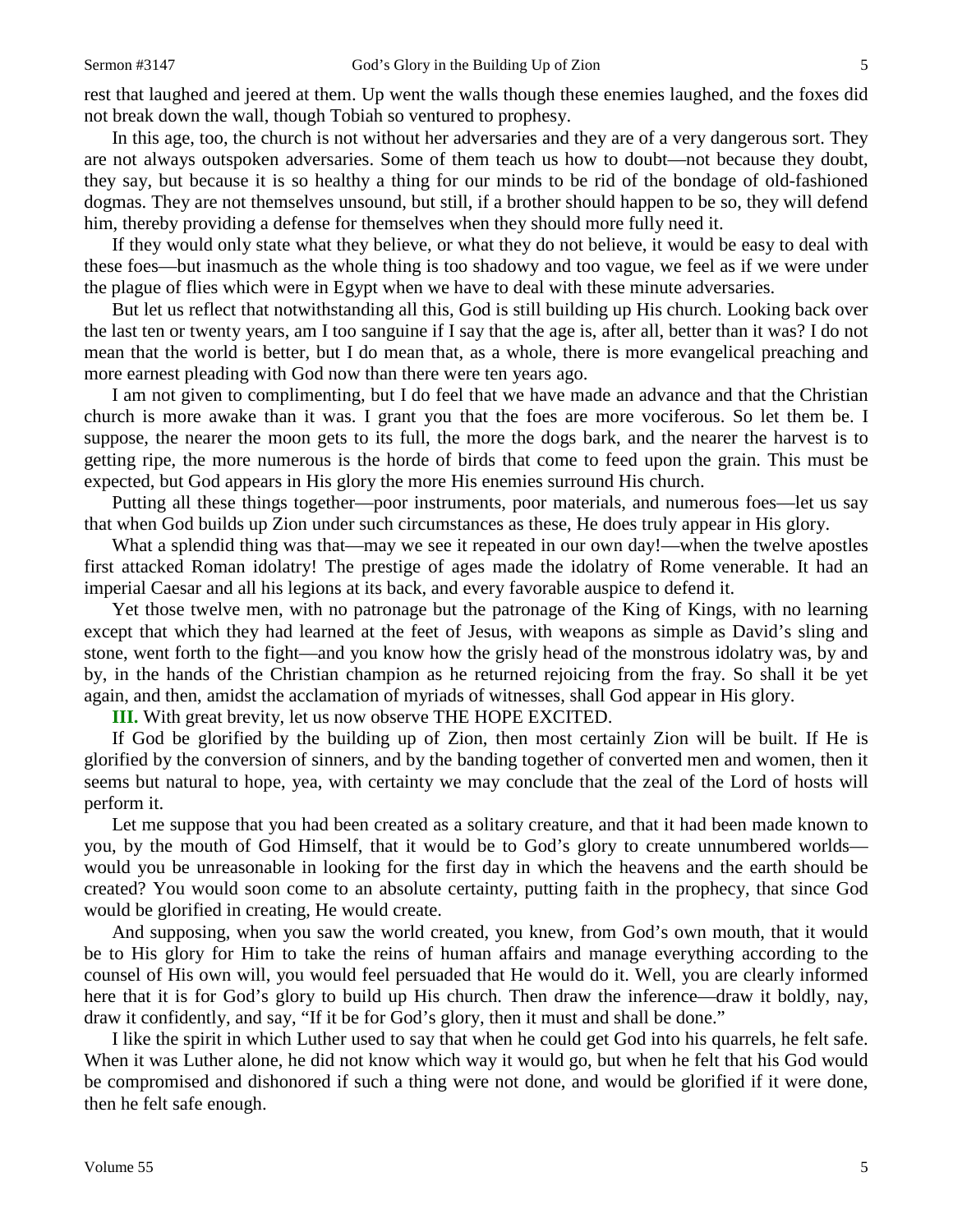So, dear friends, in the great crusade of truth, is not God with us beyond a doubt? The ship of the church carries Christ and all His fortunes, so how can she be wrecked? The honor of the church is intertwisted with the honor and glory of Christ—if she shall pass away, if she be deserted, then where is her Captain, her Head, her Husband? But as His honor must be safe, so shall hers be. Zion shall be lifted up, that God may appear in His glory.

**IV.** Our whole subject SUGGESTS AN INQUIRY.

Have I any part or lot in this work which is to bring glory to God? I may have to do with it in two ways, as a builded one, and as a builder. I can have nothing to do with it in the latter capacity unless I have first had to do with it in the former. God will be glorified in the building up of Zion—*shall I minister to His glory by being part of the Zion that is to be built up*?

I remember to have heard one who half-solaced himself in the prospect of his eternal ruin. He was a hardened sinner, but he was trying to draw some sort of comfort from the thought that, if he were lost forever, he should glorify Christ. I was startled, horror seized me when he put it in that light. A truth in some sense, I could not bear to see it so handled by him as to clothe it in the vestments of a lie.

I was obliged to quote the other text, "As I live, saith the LORD God, I have no pleasure in the death of him that dieth." You do not find God ever speaking of deriving glory from the death of him that dies. You do not find that it administers anything of gratification to the Eternal Mind that a soul should perish. There is a glory to His justice, doubtless—an awful splendor wrapped about the executioner's axe—but it is a glory of which God says but little and of which my text says nothing at all.

The true glory of God is like the glory of the king who will not glory in the numbers executed upon the hill of death, but who glories in his subjects who are happy and blessed. God glories not in the soul whom there is a dire necessity to cast away, but in the soul whom almighty grace has chosen, redeemed, and saved.

I should think, friend, if your reason is in a right state, that you will have some wish to glorify the God that made you. "The ox knoweth his owner, and the ass his master's crib"—do you not know? Will you not consider? If you build a house, you expect some comfort from it. If you sow a field, you expect to gather some grain from it. And shall God, who has made you, who has put breath into your nostrils and who feeds you every day—shall He then have no honor out of you, no glory at your hands? Shall you be a valueless waif and a stray drifting along on the tides of time valueless, with none to care for you because you have lost your compass and live not for the true object of human life? May I ask you to put this question to yourselves?

The inquiry whether you have anything to do or not with glorifying God in the building up of His church may be very serviceable to you. If you find that you have no interest at all in the matter, may not that thought be blessed of God to make you start? Oh, that men would start! They sleep when everlasting wrath is impending. Oh, that they would feel the shock and avert the stroke!

A startling preacher is needed by a slumbering age. Be startling preachers to yourselves just now. O men and women, there are some of you—it were hopeless to expect it were not so—in whom God will have no glory from your being built into His church, for you are like the stones of the valley, which are not built up, but lie there useless, to be broken at last by the hammer, when the Breaker shall come forth to the work of destruction.

Would you glorify God, sinner? Have you never heard the question asked of Christ by the Jews, "What shall we do, that we might work the works of God?" And this was Christ's answer, "This is the work of God, (the chief work of all) that ye believe on him whom he hath sent." If you would glorify God, humble yourself, bow the knee, and kiss the Son, and receive salvation from the Lord Jesus Christ. And then, being built upon this foundation, you shall glorify God.

The inquiry shapes itself afresh. *Have you anything to do with glorifying God in respect of being yourself a builder of Zion*? It is a shame that these lips should have to say it, but we must speak the sad truth, that there are some who profess to be built, but who are not building—some who say that they are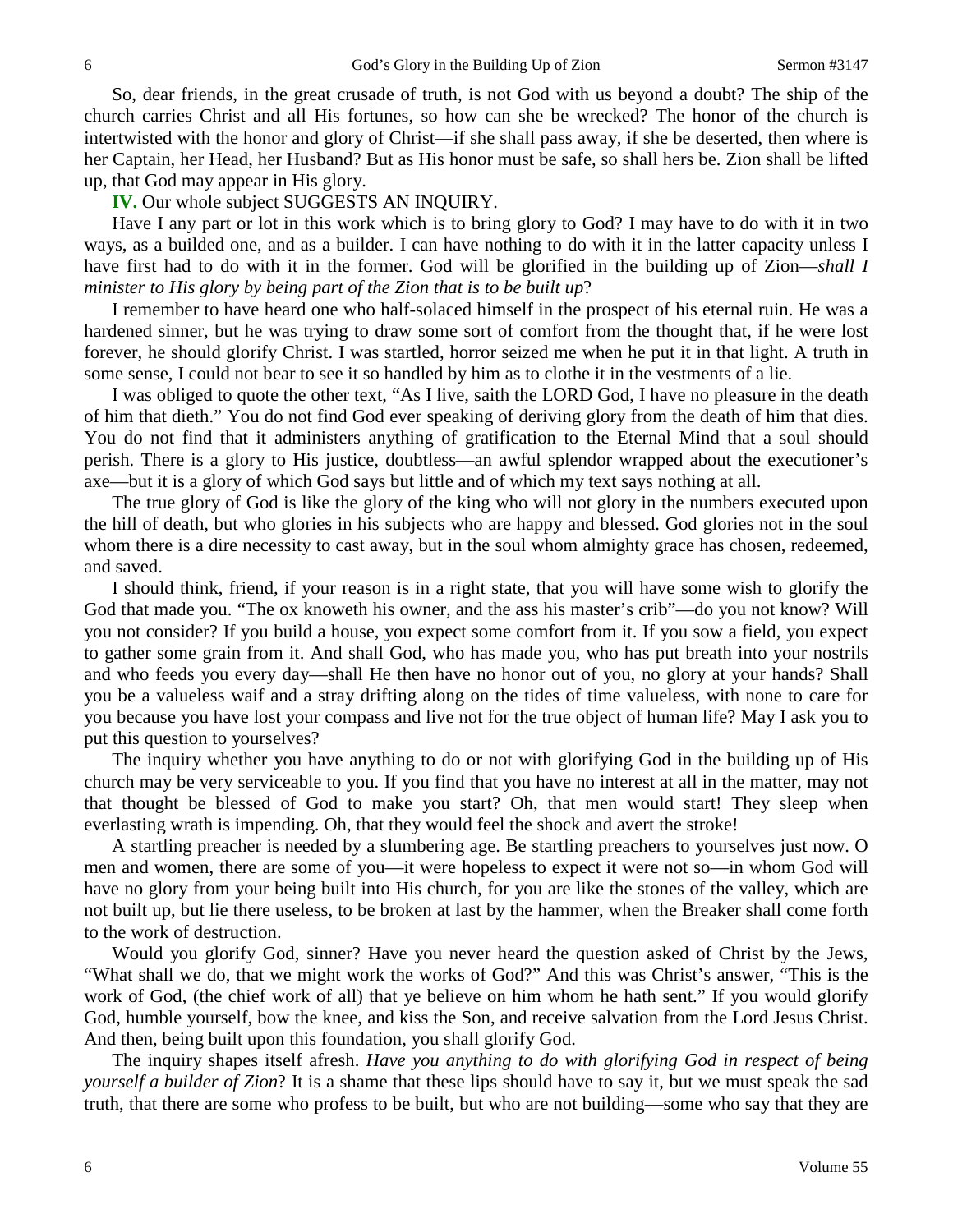servants, but are not serving. Some who profess to be in the vineyard, but are not working. Some who say they are soldiers, but are not fighting!

My brethren, I count it to be one of the most precious parts of my spiritual heritage that I am permitted to serve Christ. And let me say that, if my Lord Jesus gave me nothing else on earth but the privilege of serving Him, I would bless Him for it to all eternity. It is no mean honor to be a servant of the King of Kings. There is such pleasure in honoring Christ and in winning souls, that I can scarcely believe that any of you have ever tasted it if you are not hungering after more of it.

Did you ever win a soul to Christ? Did you ever get a grip of the hand of spiritual gratitude? Did you ever see the tear starting from the eye when the convert said, "Bless you! I shall remember you in heaven, for you have brought me to Christ"? Ah, my dear friend, you will not be satisfied merely with this, for this is a kind of food that makes men hungry. Oh, that you had a rich banquet of it and yet wanted more still!

The church of Christ shall and must be built. Even if you and I sit still, it will be built. This a glorious truth, though it is often perverted to a mischievous end—the church will be built, even without us, but oh, we shall miss the satisfaction of helping in its building! Yes, it will grow. Every stone will be put in its place and the pinnacle will soar to its predestinated elevation—but every stone, from foundation to pinnacle, will seem to say to you, "You had nothing to do with this! You had no hand in this!"

When Cyrus took one of his guests round his garden, the guest admired it greatly and said he had much pleasure in it. "Ah!" said Cyrus, "but you have not so much pleasure in this garden as I have, for I planted every tree in it myself." One reason why Christ has so much pleasure in His church is because He did so much for it.

And one reason why some saints will have a greater fullness of heaven than others to rejoice in will be because they did more for heaven than others did. By God's grace, they were enabled to bring more souls there—and as they look upon the church they may, without self-reliance or self-conceit, ascribing it all to grace, remember what they were enabled to do as instruments in the hands of the Lord towards its building up. "When the LORD shall build up Zion, he shall appear in his glory."

# **EXPOSITION BY C. H. SPURGEON**

#### *PSALMS 123, 124, 125*

#### **Psalm 123:1.** *Unto thee lift I up mine eyes, O thou that dwellest in the heavens.*

Our eyes are far too apt to look below, or to look within, or to look around. But it is wisdom on our part to look up. There is always something blessed to see upward, especially when we look up to Him who dwells in the highest heavens—our Father, our Savior, our Comforter. There is little down here that is worth looking at, but there is everything for our comfort when we look up.

**2.** *Behold, as the eyes of servants look unto the hand of their masters, and as the eyes of a maiden unto the hands of her mistress; so our eyes wait upon the LORD our God, until that he have mercy upon us*. [See sermon #2654, Wakeful and Watchful Eyes]

This is what we are looking for—the mercy of the Lord our God. It comes from His great heart, through His almighty hand. A wave of His hand is sufficient to drive away all our troubles. When He opens His hand, He supplies the needs of every living thing, so mighty and so bountiful is He. Let us, therefore, keep our eyes upon our Lord's hands "until that he have mercy upon us."

#### **3.** *Have mercy upon us, O LORD, have mercy upon us:*

The longing soul does not wait in utter silence without expressing its desires. I have heard of some who have said that their will was so fully conformed to God's will that they had left off praying to Him. But surely that was a Satanic delusion, for the will of Christ was perfectly conformed to that of His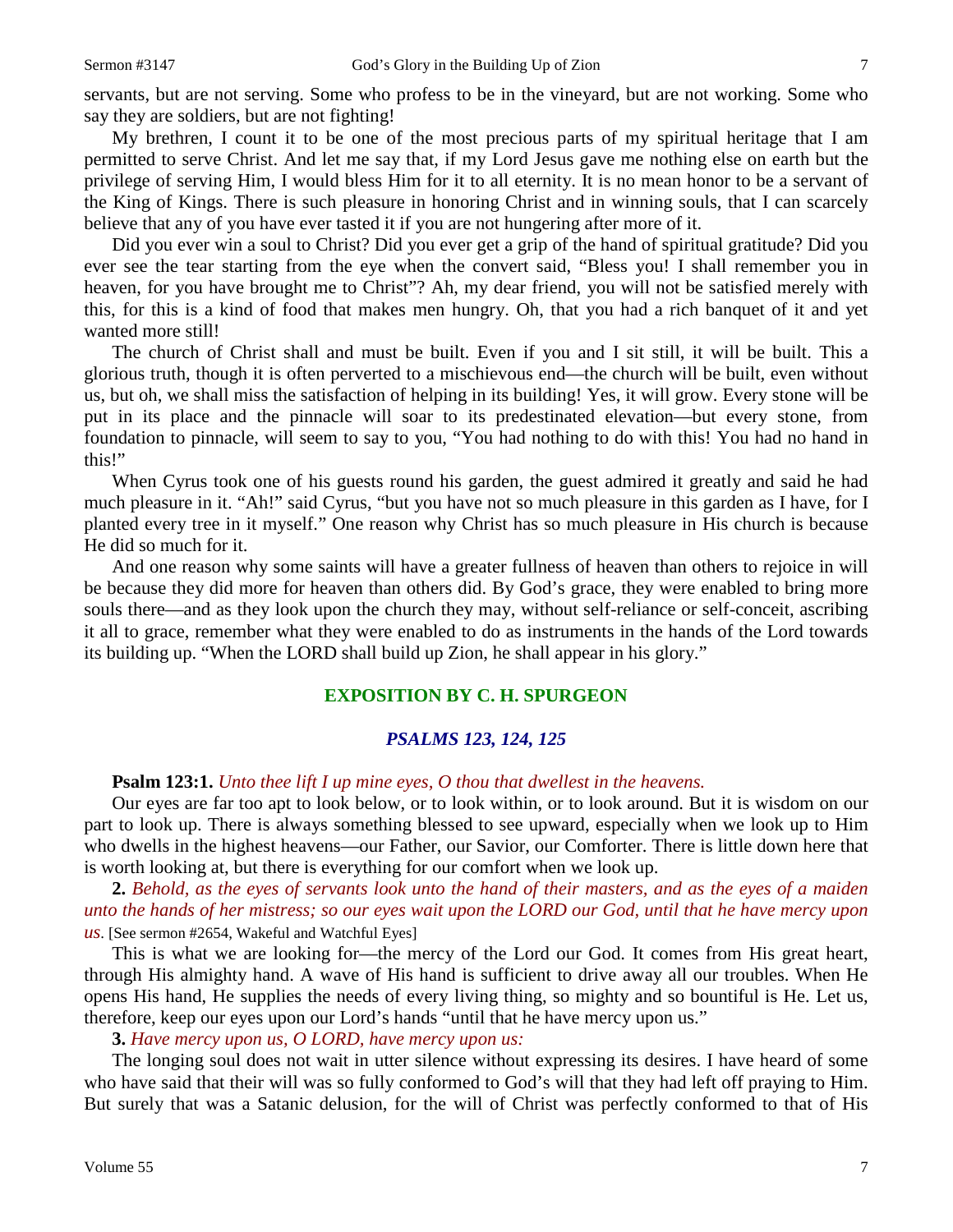Father, yet for that very reason He abounded in prayer. We must be in an evil case if we leave off praying.

The psalmist says that he and those who were like-minded with him waited until the Lord had mercy upon them, and then he began a sort of litany, "Have mercy upon us, O LORD, have mercy upon us." He uses the same words twice as if to express the greatness of his need, the clearness of his perception of what he needed, the earnestness of his desire, and his expectation that his need would be supplied.

In this verse and the previous one, we have the petition, "Have mercy upon us," presented no less than three times, for mercy is the greatest need of the best man who ever lived.

**3.** *For we are exceedingly filled with contempt.*

That is a sharp cutting thing, most trying to the soul that has to endure it, and many have been greatly depressed in spirit by the contempt that has been poured upon them. But Lord, Your mercy is a cure for man's want of mercy. Your thoughtfulness of us will take off the edge from man's contempt of us.

# **4.** *Our soul is exceedingly filled with the scorning of those that are at ease, and with the contempt of the proud*.

It does not seem to be a desirable thing to be at ease, for it was such people who were the scorners of the psalmist and his godly companions. Job also said, "He that is ready to slip with his feet is as a lamp despised in the thought of him that is at ease." In the stagnant air of a life of ease, all kinds of mischiefs breed, and especially that fever of pride which leads ungodly men to have contempt for God's people.

**Psalm 124:1-3.** *If it had not been the LORD who was on our side, now may Israel say; if it had not*  been the LORD who was on our side, when men rose up against us: then they had swallowed us up *quick,*

That is, alive,

**3.** *When their wrath was kindled against us:*

If it had not been God who had engaged to take care of His people, they would all have perished, but that God must be JEHOVAH. I wish that our translators had not been carried away by the superstition of the Jews and that they had used the word "JEHOVAH" where it is employed in the original—then this verse and the previous one would have read, "If it had not been JEHOVAH who was on our side, when men rose up against us: then they had swallowed us up alive," as some beasts, and birds, and fishes swallow their prey, and as some men would do with us if they could, that is, swallow us up alive, making a short and speedy end of us, not waiting to tear us in pieces, but swallowing us whole and alive.

**4-5.** *Then the waters had overwhelmed us, the stream had gone over our soul: then the proud waters had gone over our soul*.

The figure is varied. We are first likened to the lamb that is liable to be swallowed by the lion, and next we are compared to one who is in danger of being carried away by a devouring flood which shows no pity to any, but sweeps everything before it down to destruction.

**6.** *Blessed be the LORD, who has not given us as a prey to their teeth.*

Neither to Satan and his lieges, nor to wicked men, has God delivered us. We are not to be their prey, for God claims us as His own.

**7.** *Our soul is escaped as a bird out of the snare of the fowlers: the snare is broken, and we are escaped*. [See sermon #1696, The Bird Escaped from the Snare]

What a joyous song that is for the escaped soul to sing! Whenever a Christian has fallen into difficulties through not walking uprightly, when he has gone astray from the right path, and has been caught in the fowler's net, and is in such trouble that he does not know what to do—when God comes and cuts the net, perhaps, with the sharp knife of affliction, and the imprisoned soul again finds freedom from worldly associations and happy liberty in the service of God, I do not know a sweeter song than this that he and others of God's rescued birds can sing as they mount up into the clear light of God's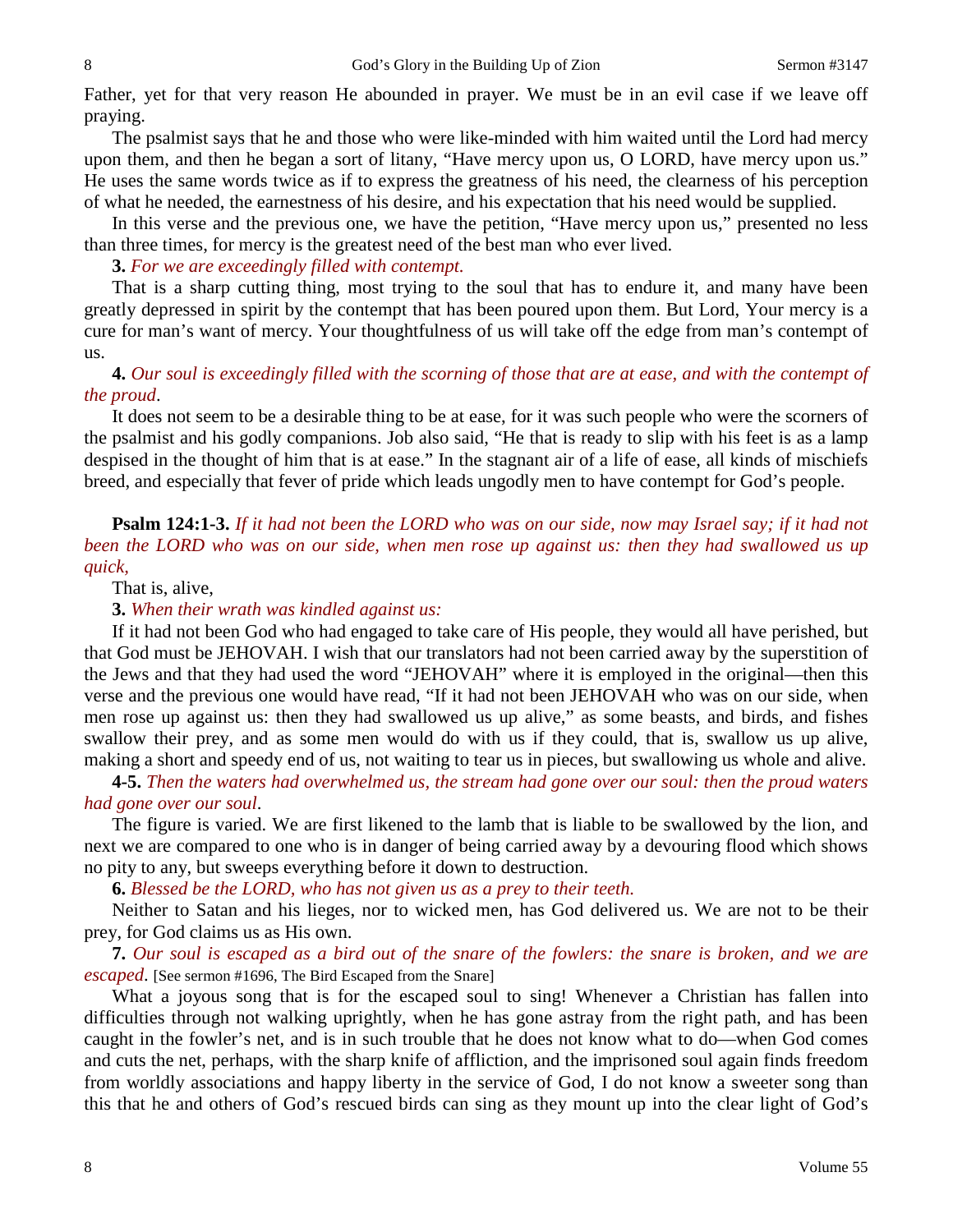countenance, "Our soul is escaped as a bird out of the snare of the fowlers: the snare is broken, and we are escaped."

# **8.** *Our help is in the name of the LORD, who made heaven and earth.*

This is a good lesson for us to learn from the past experience of the Lord's people. God and God alone did deliver His servants in the past, and herein is our confidence for the present and the future our help is in the name—the revealed and manifested character—of JEHOVAH, the Creator of heaven and earth.

**Psalm 125:1.** *They that trust in the LORD shall be as mount Zion, which cannot be removed, but abideth forever.* [See sermon #1450, The Immovability of the Believer]

What comfort there is in this verse to all who trust in the Lord! We never expect to see anyone tear up Mount Zion by the roots. The Romans have been there and plowed Mount Zion as a field, but they could not remove it—it is there still and the natural features are the same as they were in the days of Abraham and David. Mount Zion "cannot be removed but abides forever."

Men have swept away much that was built on it, but Mount Zion is there still, nor shall any human power ever be able to remove it. And glory be to God, neither men nor devils shall ever be able to remove us if we trust in the Lord, for we "shall be as mount Zion, which cannot be removed, but abideth forever."

**2.** *As the mountains are round about Jerusalem, so the LORD is round about his people from henceforth even for ever.* [See sermon #161, The Security of the Church]

At Jerusalem there is first the deep valley round the hill, and then afterwards a range of encircling mountains, but the munitions of stupendous rock are nothing compared with those eternal ramparts which protect the people of God.

**3.** *For the rod of the wicked shall not rest upon the lot of the righteous; lest the righteous put forth their hands into iniquity.*

"The rod of the wicked" may fall upon the lot of the righteous, but it shall not "rest" there. The godly may be oppressed for a season, but that season shall not be too long for them to endure. God will not allow His servants to be tried above what they are able to bear, lest their faith should fail, and in order to escape from their oppressors, they should "put forth their hands unto iniquity."

**4.** *Do good, O LORD, unto those that be good, and to them that are upright in their hearts.*

The psalmist prays to JEHOVAH to do good to those whom He has made good, for there are none who are naturally good. And there is a special goodness which He bestows upon those whom He has made good by the effectual working of His good Spirit. When they no longer lean this way or that way, but stand upright in their integrity, then shall they know this special goodness of the Lord.

**5.** *As for such as turn aside unto their crooked ways,*

Ways of policy, of falsehood, of self-seeking, of presumptuous sin, of backsliding,

**5.** *The LORD shall lead them forth with the workers of iniquity:*

If they will work iniquity, they shall go with those that work iniquity. Each one shall go to his own company. If we have loved the people of God on earth and have walked in God's ways here, we may confidently expect to be gathered with His elect above. But if we have turned aside to crooked ways, what can we expect but that, where the workers of iniquity go, there we too shall go? "As for such as turn aside unto their crooked ways, JEHOVAH shall lead them forth with the workers of iniquity:"

**5.** *But peace shall be upon Israel.*

What a blessed benediction that is—peace! It is the one thing that we want above everything else. We are sometimes glad to know more, but we often tire even of knowing and would rather sit down as children who are satisfied with what they have been told by others who do know. We wish to be very useful in the world—and, blessed be God, we can never rest unless we are useful.